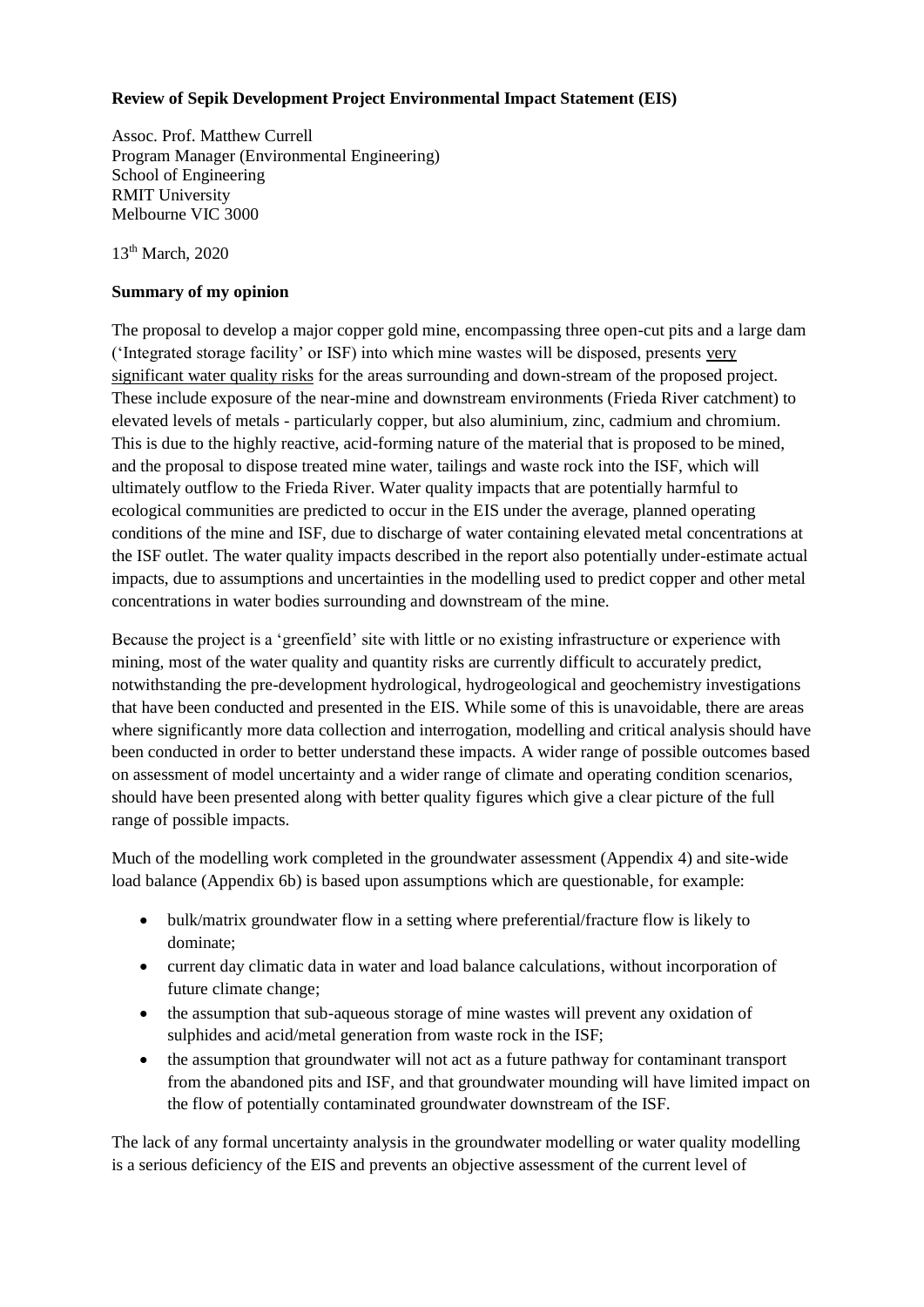confidence in the predictions of key water quality related to various risk pathways during and postmining.

There is also the prospect of significant additional water quality (and quantity) impacts occurring at the site due to unforeseen events arising during operation and post-closure. This is due to the extreme geographical and hydrological characteristics of the site – it is located within very steep topography, in an area of very high rainfall and with much greater than typical level of seismic risk. These factors create a significantly greater than normal risk of catastrophic events – such as failure of parts of the ISF dam wall and/or other mine infrastructure, overflow of mine water storages, over-turning/mixing of water and sediment in the ISF (leading to oxidation and release of acidity and metals beyond what is predicted), landslides, and associated release of hazardous wastewater and sediment to the environment. While some attempt has been made to investigate and plan against such events (e.g. Chapter 11), the proponent is taking an optimistic view – concluding that there is a 'very low probability' of such events occurring. Analysis and modelling of the possible effects of such events should be included in the EIS given the more than remote possibility of such events.

Post mine-closure, the risks to water quality at the site will persist for many decades (and probably many hundreds to thousands of years), posing an ongoing hazard for downstream communities and the environment. It is unclear how these risks will be managed and controlled after mining of the site is completed, for the necessary timescales required to ensure minimal adverse long-term impact. The EIS should clearly set out how these risks will be managed and controlled following mining. In summary it can be argued on the basis of the water quality impacts predicted in the EIS, and possible additional impacts not captured in the current modelling, that the project is not compatible with the relevant section of the National Constitution PNG that calls for:

- *1. wise use to be made of our natural resources and then environment in and on the land or seabed, in the sea, under the land, and in the air, in the interests of our development and in trust for future generations; and*
- *2. the conservation and replenishment, for the benefit of ourselves and posterity, of the environment and its sacred, scenic, and historical qualities; and*
- *3. all necessary steps to be taken to give adequate protection to our valued birds, animals, fish, insects, plants and trees.*

#### **Introduction**

I was asked by the Centre for Environmental Law and Community Rights (CELCOR), to provide an expert report analysing the potential environmental impacts arising from the proposed Sepik Development Project (including the Frieda River copper-gold mine and hydro-power development) ("**project**"), based on a review of the project environmental impact statement (EIS).

My primary expertise is in the areas of hydrogeology, geochemistry and water quality assessment. As such, this report mostly focusses on potential water quality and hydrological impacts associated with the project, analysing Appendix 4 (Groundwater Assessment) and Appendix 6 (Site water balance and Site-wide load balance). Other major chapters of the EIS describing the proposed infrastructure (e.g. Chapter 5) and analysis of extreme natural hazards (chapter 11) were also reviewed and considered during preparation of the report, along with the Information Guideline – Guideline for Conduct of Environmental Impact Assessment & Preparation of Environmental Impact Statement, and Operation Manual of the Environment Act 2000.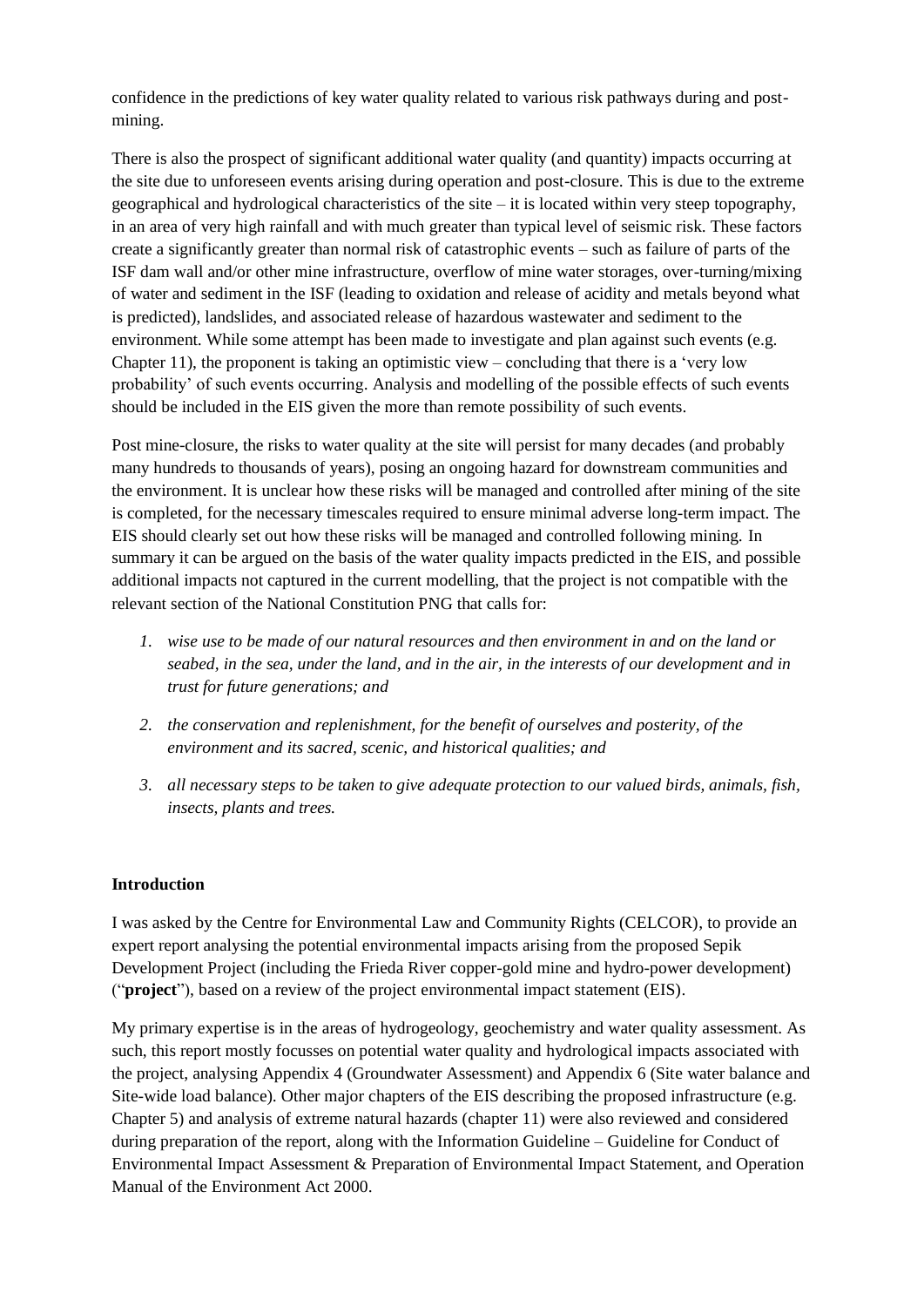While I understand the project is not currently the subject of any court proceedings, I have prepared this report in accordance with Division 23.12 of Part 23 of the Australian Federal Court Rules and the Expert Evidence Practice Note including the associated Annexures ("**Practice Note**"**).** I have read the Practice Note and agree to be bound by it. In particular, in accordance with clause 2 of the Expert Witness Code of Conduct, this report has been provided on the basis that I have a paramount duty to provide advice impartially on matters relevant to my area of expertise.

## **My background and relevant expertise**

I am an Associate Professor in the School of Engineering at RMIT University, Melbourne, Australia. I received my PhD from Monash University in 2011, on the use of environmental isotopes and geochemistry to assess processes controlling groundwater quality. For the last 9 years while employed at RMIT I have taught hydrogeology, geochemistry and groundwater modelling to environmental and civil engineering students, and supervised Masters and PhD projects in applied hydrogeology research. I have been awarded more than \$800,000 in research funding as a lead chief investigator on more than 10 research grants, supporting projects examining groundwater sustainability and contamination issues. I have published more than 45 peer-reviewed international journal articles, which have been cited more than 1000 times, and served on the editorial board of the *Hydrogeology Journal* (the journal of the International Association of Hydrogeologists) from 2014 to 2018. I have acted as an expert witness in court proceedings and government inquiries regarding impacts of mining developments on groundwater quality and quantity on multiple occasions. My full academic CV is available upon request.

# **1. Major water quality and quantity risks associated with mine operations and waste management**

Frieda River Limited are proposing to build a major open-cut copper-gold mine (encompassing three pits), and artificial lake or 'Integrated Storage Facility (ISF)' to generate hydropower and dispose of mine waste(s), including waste rock, mine water and tailings. Key risks associated with development of the project include the following:

 $\triangleright$  Ecological risks due to elevated copper and other heavy metal concentrations in the Frieda River and elsewhere downstream of the mine pits and ISF. Under the base case model, including with the implementation of a treatment plan for open pit mine water, the predicted dissolved copper, aluminium, cadmium, chromium and zinc concentrations downstream of the ISF will exceed ANZECC 95% freshwater ecosystem protection guideline values (See section 5 of Appendix 6b). The exceedance is particularly significant for copper. Heavy metal concentrations in the river are predicted to be greater under low rainfall conditions, as higher flows are expected to dilute metals. However, importantly, the concentration values predicted (based on the site water and load balance modelling) assume that minimal oxidation and release of acidity and heavy metals will occur within the ISF, once waste rock and tailings are disposed into the lake. If mixing events occur in the lake and/or the release of metals from the waste rock or tailings is greater than anticipated (e.g. sub-aqueous storage of wastes does not fully prevent sulfide oxidation) - then the concentrations of copper and other heavy metals will be higher than predicted downstream of the ISF. Additionally, the estimates of water quality in surface water bodies upstream and downstream of the ISF depend on estimates of the pit inflow/seepage volumes, derived from groundwater flow modelling. The modelling methodology used for estimating these volumes provides highly uncertain estimates (see below), meaning there is the possibility of significantly greater (or lesser) volumes of mine water, which in turn could result in higher copper loads in the downstream water bodies and additional challenges with mine pit water management.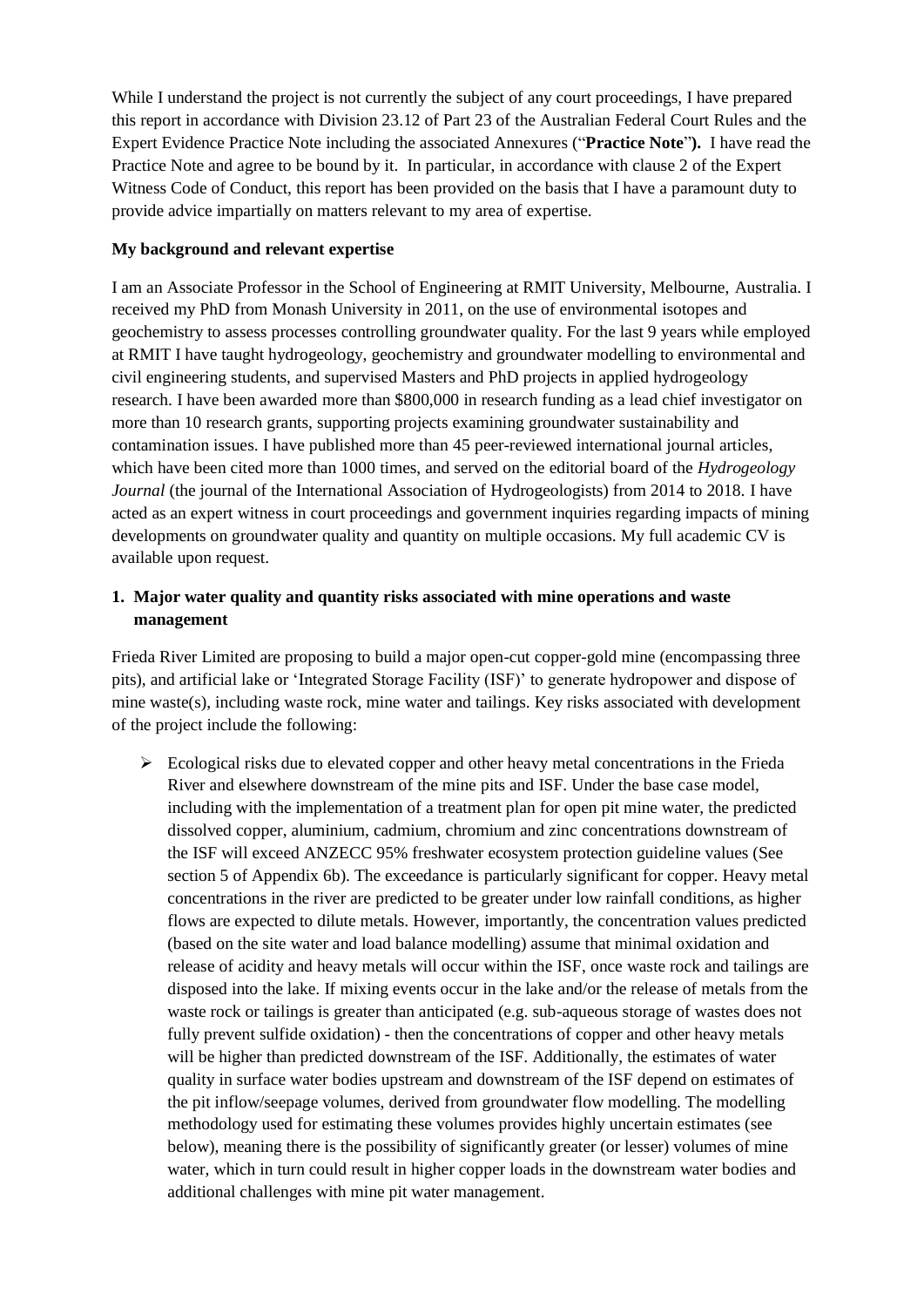- $\triangleright$  Uncontrolled release of contaminated water and/or sediment with high acid and heavy metal content into the surrounding environment, harming ecological communities and creating health and safety risks. For example, during heavy rainfall events (which are a significant probability in the setting), acidic and/or metal-rich water and sediment may be transported into the creeks upstream of the ISF, or (under extreme conditions) downstream of the ISF at rates greater than predicted in the site water balance. Slope stability issues (e.g. rock or mudslides) could cause much greater releases of sediment and water into water bodies than is anticipated under the range of operating conditions assumed. The high level of geological faulting and potential seismic risks heighten the potential for short-term, catastrophic impacts of this kind (despite planned engineering measures to withstand such events). The risk of such uncontrolled flow events will be particularly high during the initial construction phase of the project – e.g. before infrastructure to capture and control runoff and ensure site stability are fully developed, as well as in the post-mining phase, when the pits become re-flooded and there is less ongoing maintenance and management of site infrastructure. Because of the very high rainfall throughout the year (approximately 8.5 m), establishment of infrastructure and monitoring regimes to guard against such risks will be significantly more difficult than is usually the case at a typical mine site.
- $\triangleright$  Transport of acidic, metal-rich water, via groundwater, from the ISF towards the lower-lying regions of the Frieda/Sepik River catchments. Due to the construction of the dam and filling with water and waste material, a significant amount of groundwater mounding is expected to occur (see chapter 6 of appendix 4), which will increase groundwater flow gradients away from the ISF. There is potential for groundwater flow from the ISF to transport contaminants downstream into lower-lying areas, and potentially lead to discharge of contaminated water to the surface  $-e.g.$  into the Frieda River or surface seeps. It appears this risk has not been analysed in any detail by the proponent.
- $\triangleright$  Ongoing, long-term health and ecological risks from the formation of acidic, metalliferous leachate within the mine open pits following closure of the mines. Acidification of groundwater during de-watering for mining and/or recovery of groundwater levels following mining is likely to occur. This is in turn likely to increase the overall load of metals discharging to streams upstream of the ISF and contribute to further water quality impairment within the ISF and downstream of it, particularly following recovery of groundwater levels after mining (see above). This has also received limited attention in the relevant chapters of the EIS and it is unclear how ongoing, long-term impacts of the mine site on water quality will be monitored and mitigated for a timescale commensurate with the likely period of impact, which is likely to be hundreds to thousands of years after mining, based on typical groundwater flow rates and the scale of the project. .

## **2. Key considerations and issues at the Frieda River site**

The following features of the study area need to be carefully considered when examining the environmental and health and safety risks associated with the project, including water quality and quantity effects:

 $\triangleright$  The project area is one of <u>very high rainfall</u> - e.g. annual rainfall is approximately 8.5 m/year (e.g. see Appendix 4, table 3.2). This will create a significant risk of very large flow or flood events in streams, potential issues with soil and slope stability, the possibility of overflow events in water storage areas and/or overturning or mixing of waters within the ISF, and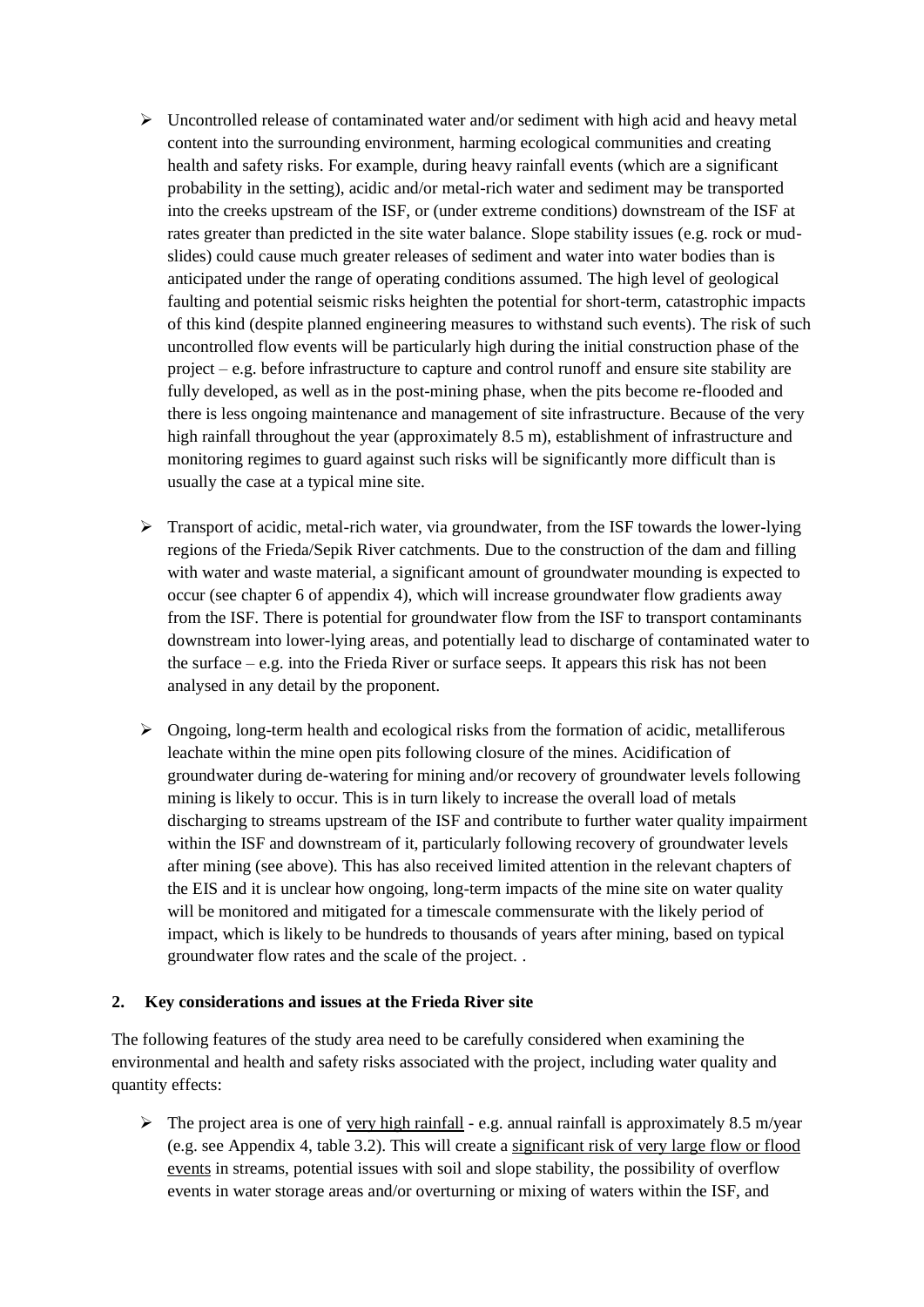difficulty covering/containing runoff interacting with mine wastes during construction and operation of the site. A period of extreme, sustained rainfall could lead to unforeseen catastrophic impacts on infrastructure and the nearby and downstream environment during and/or after development and operation of the mine. The risk of such events is likely to increase over the life of the project (i.e., four decades) due to climate change, which is projected to increase both total rainfall and the frequency of major storm events over coming decades. On page 8 of the Site-wide load balance report (Appendix 6b), it is stated that increases in total rainfall, heavy rainfall and flood and storm events are all likely to occur up to the year 2100, however little consideration is given to this in the site water balance or water quality modelling (which are based on existing climate records).

- $\triangleright$  The site is also one of very steep topography (e.g., Fig 5.3 and Fig 5.9). The high level of topographic relief (along with the very high rainfall) present further challenges in terms of mine construction – e.g. stability of slopes surrounding the mine pits and ISF and maintaining the integrity of infrastructure used to store and contain mine waste materials. The open pit mines will be constructed within the catchments of Ubai and Uba Creeks, which have steep, rocky channels. Rapid flash-flooding in these channels due to the steep topography and high rainfall is likely a significant risk and this could create serious difficulties in containing poorquality water and sediment during the construction and operation of the site.
- $\triangleright$  The area is also one of significant known seismic activity, being heavily faulted and located within a tectonic zone known as the PNG Mobile Belt, to the north of the Australian-Pacific plate boundary. This region is one of the most tectonically complex and seismically active zones in the world (e.g. Baldwin et al., 2012). This creates a significantly higher than usual risk of earthquakes within or nearby to the project area, which could lead to catastrophic impacts such as ISF dam wall and/or other site infrastructure failure. This could lead to catastrophic downstream effects (e.g. uncontrolled release of water and solids from the artificial ISF lake, release of copper concentrate or mine tailings from damaged pipelines, rock and/or mud slides, etc.). Such events would pose huge environmental and health and safety risks for human and ecological communities downstream of the site.

All these factors create significant additional risks and challenges for managing water flows, mine wastes and infrastructure, which are much more significant than at typical mine sites (where rainfall, topography and seismicity are far less significant risk factors). Whilst design of the ISF and other mine infrastructure is stated in the EIS to be 'conservative', able to accommodate high flow and seismic events, and extreme weather or seismic events are considered low probability, the impact of such events could be of enormous consequence. It is not demonstrated that the site's proposed infrastructure and management plans will be resilient, in terms of preventing adverse water quality and hydrological outcomes, in the face of these risk factors. The Ok Tedi disaster<sup>1</sup> is one example of the potential short and long-term risks associated with major open cut copper gold mining operations occurring in the steep, high-rainfall and seismically active terrain of Papua New Guinea, and this should be considered an instructive example of what may potentially transpire at Frieda River.

1

<sup>&</sup>lt;sup>1</sup> See Kirsch, 1996: <u>https://quod.lib.umich.edu/j/jii/4750978.0004.104?view=text;rgn=main</u>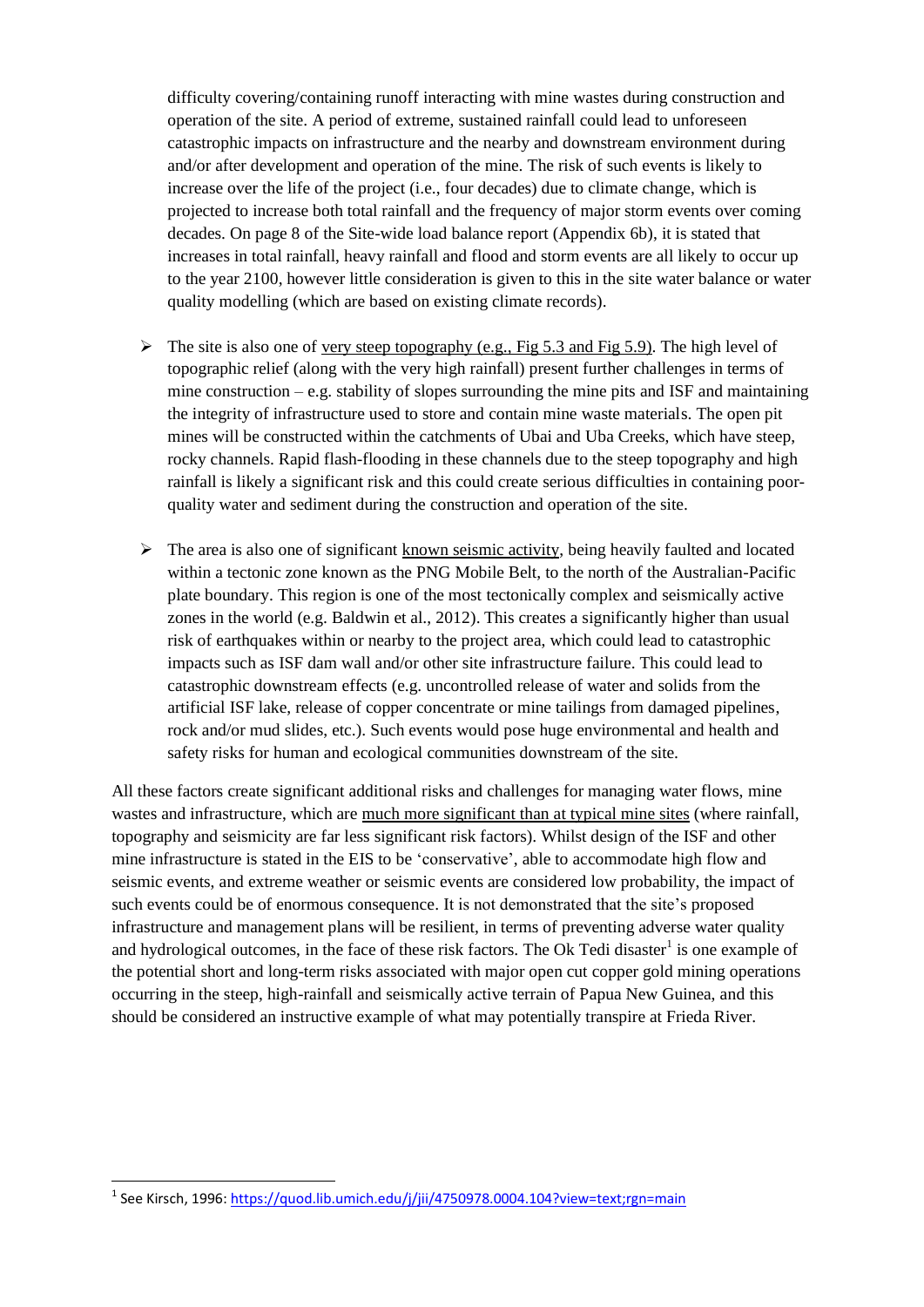### **3. Analysis of key reports relevant to water quality/quantity issues**

### **3.1 Site load balance report (Appendix 6b by SRK Consulting)**

The major focus of the Site load balance report is potential water quality effects associated with operation of the mine open pits and  $ISF - a$  large artificial lake with a 187m high dam wall, into which waste rock, tailings and wastewater from the mine will be stored during and following mining. Water from the ISF is proposed to be discharged through the dam wall at controlled rate downstream into the Frieda River (and ultimately, Sepik River) during and after mining operations. This is predicted to result in elevated levels of metals in the Frieda River – especially aluminium, copper, chromium, cadmium and zinc – as well as in the streams that are up-stream of the ISF and which will flow into it (see figures 5.1 to 5.8 and discussion in section 6 of the report for model results).

Geochemical assessments have been conducted on the rock material in previous studies (EGi, 2011 and EGi, 2018), indicating that the vast majority of waste rock will generate significant acidity due to sulphide oxidation, with relatively low acid neutralisation capacity occurring in the material to buffer/neutralise the acid (e.g. see section 2.8). This in turn will result in high levels of metals in leachates associated with the waste rock, and water intercepted within the mine pits. Acidic pit water is expected to develop rapidly within the open-cut mines during excavation. This water will be collected in sumps, treated and sent to the ISF along with waste rock and tailings – transported to the lake via barge and pipeline, respectively. This is predicted to lead to somewhat elevated heavy metal concentrations in the water within the ISF, which in turn will lead to elevated concentrations of copper and other metals released from the outflow into the Frieda River. Water that has contacted the mine pit walls and wastes will be managed through a series of sumps; this will include the use of the smaller mined-out open pits (Ekwai and Koki) as water storages for the larger HIT open pit after years 4 and 7 of mining, respectively.

A water treatment plant and liming regime is planned in order to deal with the water collected in open-cut pit sumps prior to discharge into the ISF. Effluent from the treatment plant is proposed to be discharged into Ubai Creek where it will then flow downstream into the ISF. It is not clear exactly what sort of treatment will be conducted or how this plant will be constructed, operated and managed, as few specific details are provided in the reporting. The very high rainfall and steep topography will make the operation of a conventional water treatment plant significantly more challenging than otherwise, and the very wide range of possible volumes and qualities of water potentially requiring treatment (which have not been fully characterised or considered, see below) will add a further level of difficulty.

It is hypothesised (e.g. page 15) that sub-aqueous storage of the waste rock within the ISF artificial lake will result in limited oxidation of the waste rock, and therefore limit the generation of acidity and heavy metals within the artificial lake (and thus downstream environment in the Frieda River catchment). This assumption underpins all the predictions of water quality in water bodies downstream of the ISF in the load balance modelling. If higher rates of oxidation than are anticipated occur (e.g. due to mixing processes in the lake and/or oxidation more rapid and extensive than predicted during transit and disposal of waste rock to the lake), then significant additional metal loads will occur in the ISF and Frieda River (potentially also impacting the downstream Sepik River).

Rescan (1989) conducted a review of sub-aqueous mine waste disposal and examined conditions under which this strategy is likely to be more or less effective in limiting oxidation of reactive sulfide materials. Importantly, the report highlighted that sub-aqueous disposal was not a ubiquitously effective way to prevent oxidation of sulfide-bearing mine wastes (as appears to have been largely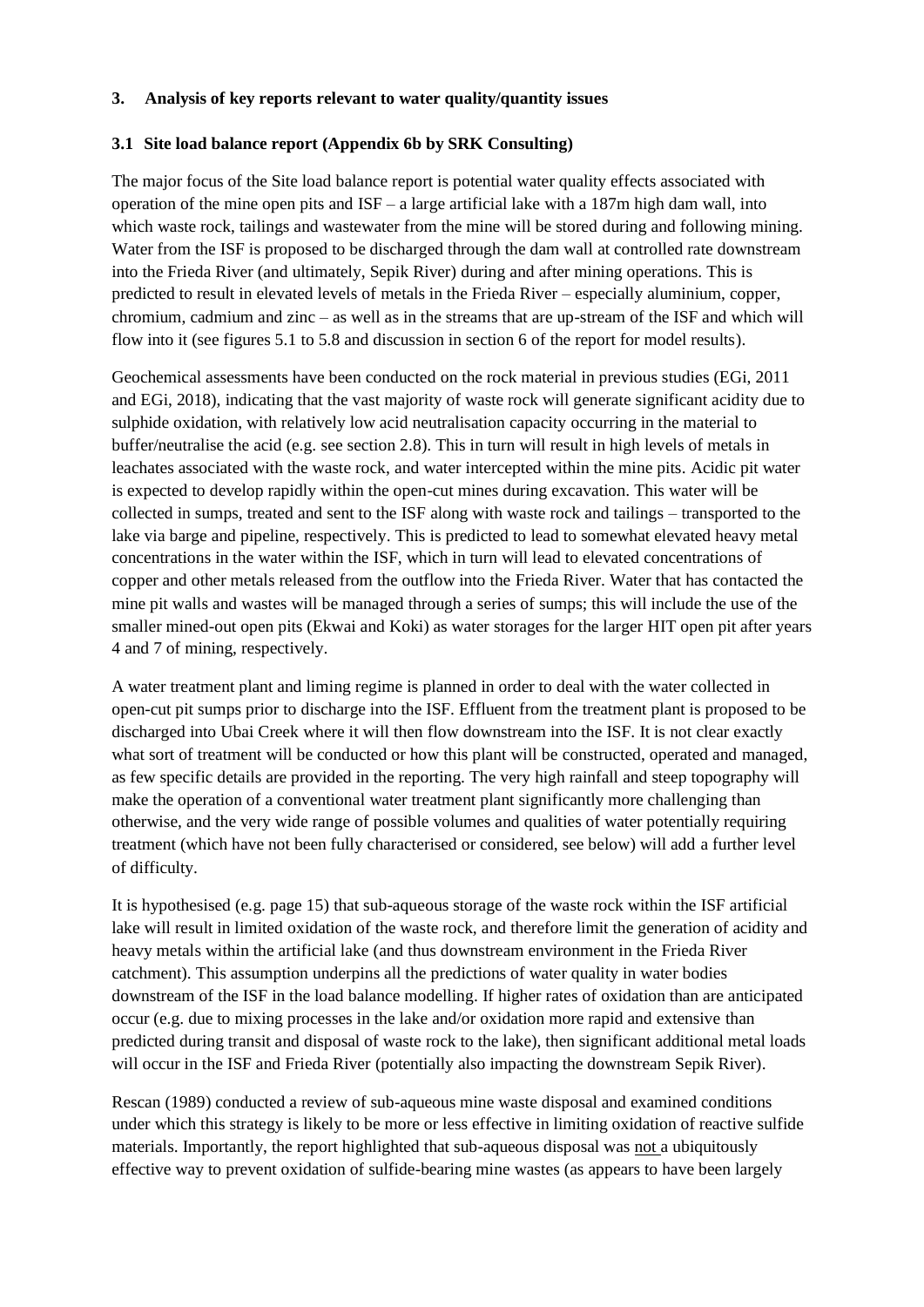assumed in the project EIS), and that analysis of a range of site-specific factors, and lab-based testing could be conducted to better establish this:

"Various factors, sometimes acting synergistically, determine the potential for mine wastes deposited underwater to generate acid and, consequently, the potential for biological impacts. These factors include, among others, the natural chemistry of the receiving environment, physicochemical conditions which may help limit concentrations of dissolved metals, hydrochemical conditions that may increase heavy metal solubility and the composition of the mine wastes being deposited. Of the range of predictive tests available to evaluate potential for acid generation (Section 2.3), the kinetic shake flask test appears somewhat suitable for subaqueous storage of reactive mine wastes.

The complex processes of bioavailability of metals in lake-bottom sediments and bioaccumulation in the freshwater food chain are not well understood, particularly with regard to reactive mine waste disposal. To help improve the level of understanding, lake studies should be conducted whereby post-depositional reactivity of submerged wastes is evaluated to determine if benthic effluxes of selected metals, i.e. Cu, Pb, Zn, Cd, Mn, Fe, As, and Hg are present and to what extent they are obviated by the gradual deposition of a veneer of natural sediments. Apart from potential impact, other biological effects of underwater disposal include turbidity, sedimentation on lake bottoms and toxicity to aquatic organisms." (Rescan, 1989).

The assumption that minimal oxidation of waste rock will occur in the ISF is not tested or demonstrated through any clear empirical evidence  $-e.g.$  trials to examine the level of oxidation,  $pH$ and metal concentrations occurring during exposure and sub-aqueous storage of waste rock material in an analogous environment. While it is stated that 'Sub-aqueous waste disposal and storage is the only proven method' to prevent oxidation of sulphide-bearing mine waste, no supporting references or empirical data are provided. All the geochemical testing described in Appendix 6b (based on laboratory experiments outlined in EGi, 2011) indicate that the rock material and tailings are subject to rapid oxidation, release of sulphate and mobilisation of acidity and metals following exposure to air and/or leaching with oxygenated water (e.g. page 13-15).

As discussed in Chapter 11 of the EIS, there is a possibility of extreme climatic conditions (strong winds, abnormal temperatures, sustained, high-rainfall events) causing disturbance at the lake bottom, stirring up material and causing additional mixing and oxidation of sulphides beyond what is predicted (i.e., minimal oxidation). Such events would result in significantly increased acidity and metal concentrations occurring in the ISF water and thus downstream environment in the Frieda River. No modelling or prediction of such a scenario is provided in the EIS, and as such the full potential range of water quality impacts downstream of the ISF is unclear. At present there is limited contingency or ability to prevent such events or respond in such a way as to prevent them from causing major downstream water quality impacts beyond those outlined in the water quality modelling.

Long-term plans to monitor and manage water quality upstream and downstream of the ISF are unclear. It is mentioned that treatment of water is expected to be required for at least 50 years following closure of the mine. However, there is no detailed proposal outlining how this will be done, whether the timescale of 50 years is commensurate with the timescale of impacts, how such work will be funded and what possible future contingencies need to be planned for given the challenges associated with post-closure recovery of groundwater levels and filling of the pit lakes. In terms of impacts related to the transport of potentially contaminated water into the surrounding area via groundwater flow, this timescale is unlikely to be sufficiently long to properly monitor and mitigate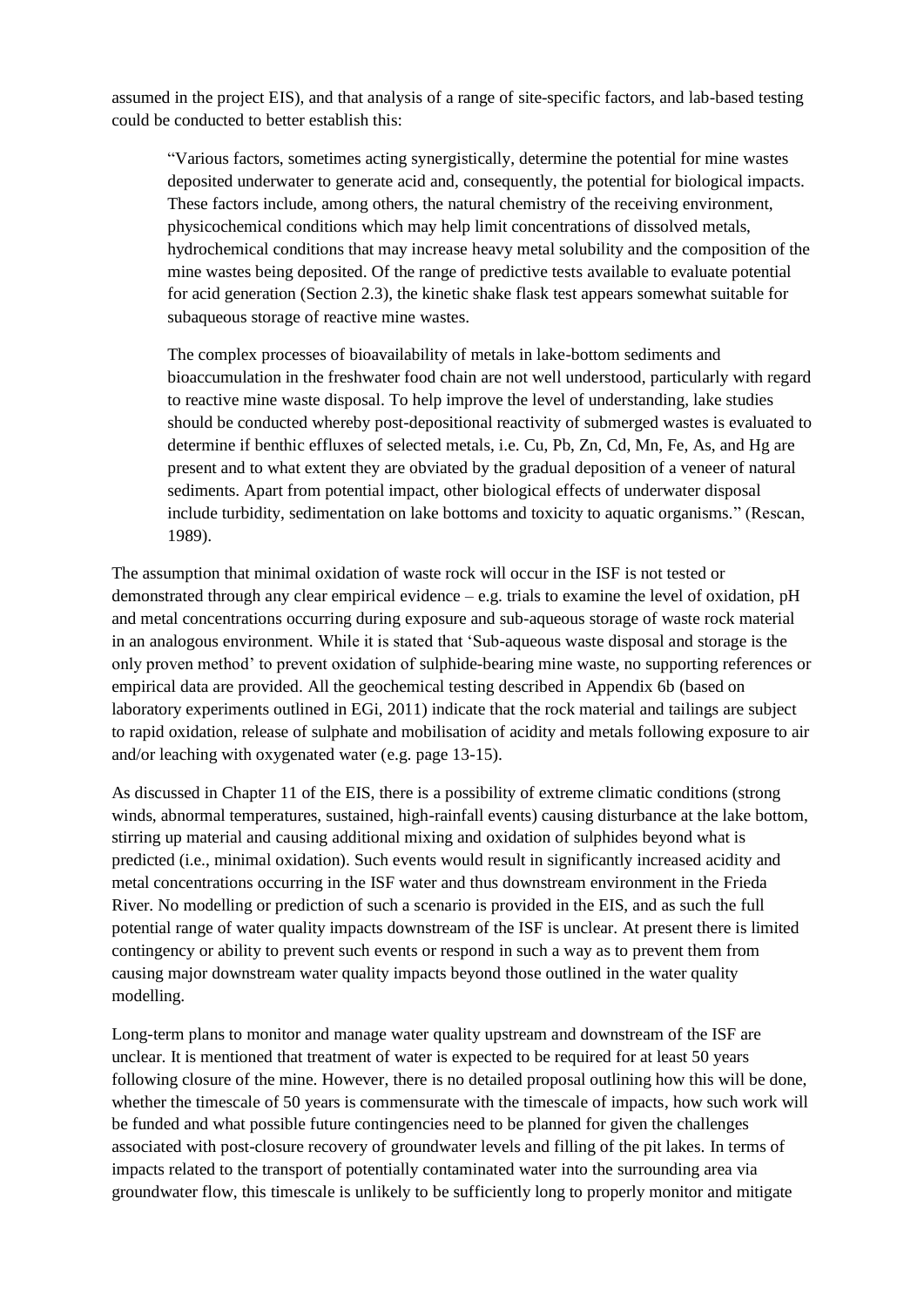against impacts – given the large scale of the site and generally relatively low flow rates for groundwater in the types of materials being mined (Freeze and Cherry, 1979).

### *3.1.1 Methodology: Mine water balance and water quality monitoring*

GoldSim – a commercial software package used to model mine site water balances and geochemical effects – has been used to produce stochastic estimates of water flows within and around the mine site, which in turn were used to model water quality impacts upstream and downstream of the ISF (in the Frieda River), at a series of surface water monitoring points (shown in Fig 2-3). The results of the stochastic modelling are outlined in section 5 of the report. Deterministic modelling was also conducted and is briefly summarised in section 6 of the report. Predicted flow volumes at the 13 nominated surface water monitoring points vary by 5 to 6 orders of magnitude depending on climate, indicating huge variation in flow volumes over time in the surface water bodies within and surrounding the site. This presents both significant challenges in terms of managing the range of flows likely to be experienced, and significant uncertainty in the water balance and thus heavy metal load predictions.

There are a significant number of uncertainties and assumptions which affect the confidence with which predicted water quality impacts are estimated using the adopted methodology. The most significant of these are described below. Given these uncertainties and assumptions, the EIS currently does not, in my opinion, give a full picture of the range of possible water quality effects that may occur during and following mining operations at the site.

- $\triangleright$  It is acknowledged in the report (e.g., page 20) that the historic climate datasets used to generate the range of flows and water balance parameters in the stochastic modelling is limited, and may not capture significantly wetter or drier conditions, which may plausibly occur during the life of the mine. No climate change scenario modelling was included in these simulations (only historic climate data were used), and the range of results is presented in terms of the average,  $10<sup>th</sup>$  and  $90<sup>th</sup>$  percentile model predictions. Presumably, extreme events (e.g. above the 90<sup>th</sup> percentile or below the 10<sup>th</sup> percentile) are when the risk of adverse water quality events are greatest, and as such these should also be modelled, considered and presented in the EIS, along with possible climate change scenarios. Considering this, the water quality modelling should not be considered conservative  $-e.g.$  it is unlikely to capture possible 'worst case' scenarios at the very wet or dry end of the climate spectrum.
- $\triangleright$  Background monitoring of water quality was carried out to establish baseline conditions (e.g. section 2.7) against which to compare the future impacts of mining. This monitoring has mostly been conducted on a quarterly basis (e.g. 4 sampling events per year). It is acknowledged that this does not give a comprehensive idea of the full variability in baseline water quality, as this is likely to be highly dependent on rainfall (which is extremely high and very variable). As is noted in the report, seasonal changes or monthly average values were not able to be included in the baseline data due to this relatively low sampling frequency. At least monthly sampling and possibly, additional strategic sampling seeking to sample following periods of particularly high and low rainfall to obtain a wider indication of water quality under different climatic conditions would be more appropriate.
- $\triangleright$  Estimates of mine water inflow volumes are based on groundwater modelling, which contains significant uncertainties and assumptions (see further discussion of this topic below in section 3.2 of this report). For example, seepage inflow volumes are estimated using a matrixdominated, single porosity flow model, whereas the dominant flow mechanism at the site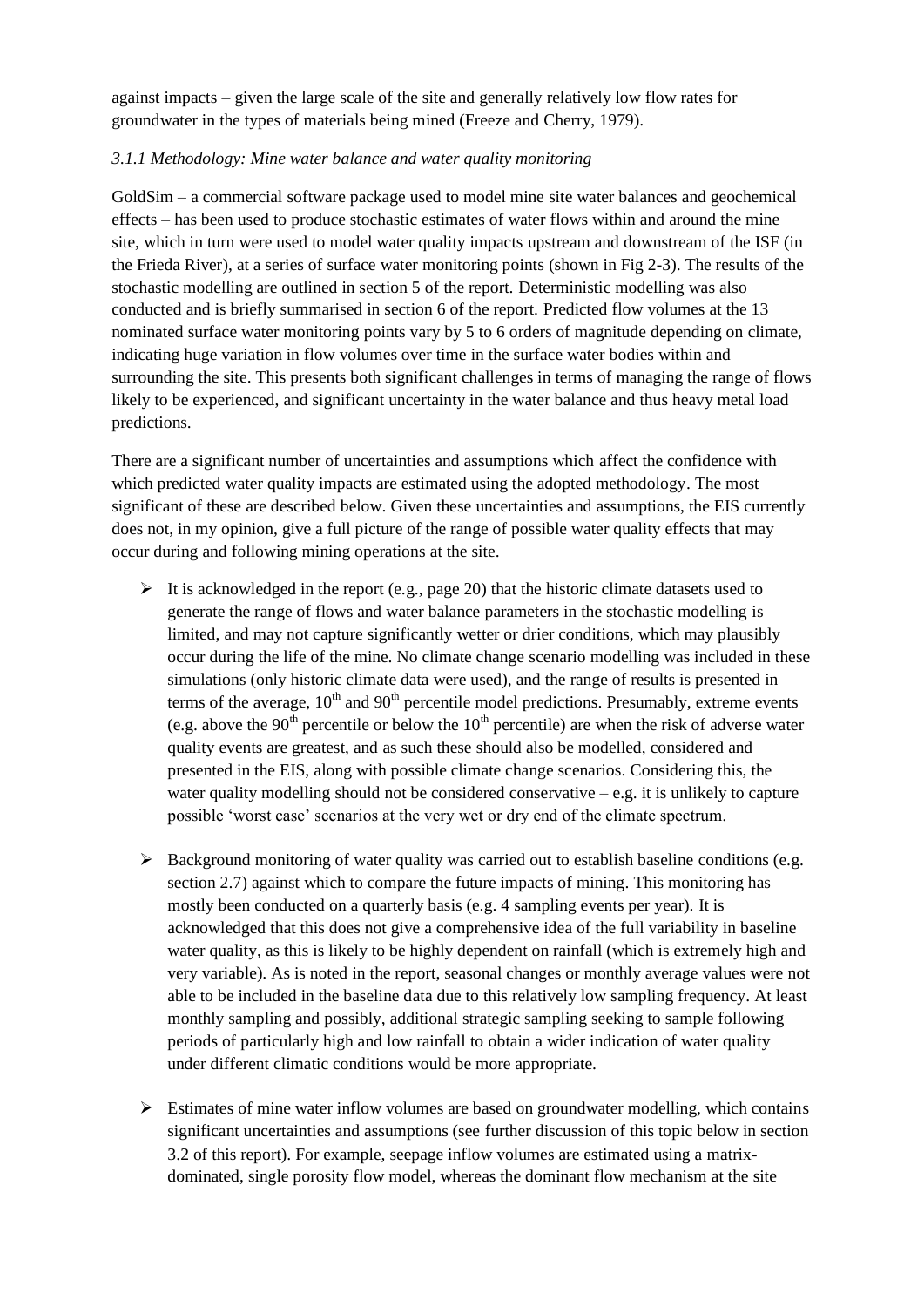(given the complex geology) is dual or multi-porosity fracture flow. As such, both the volume and quality of water seeping into the mine pits and requiring treatment are currently poorly constrained and could be highly variable  $-e.g.$  beyond the ranges used within the modelling. This has not been factored into the modelling of water quality upstream and downstream of the ISF.

- $\triangleright$  Solute (e.g. metals) concentrations in water interacting with the mine pit walls are calculated using the assumption that sulphate and metal concentrations are limited by the rate at which oxygen can diffuse into exposed rocks. It is conceded in the methodology section (page 34), that these estimates are uncertain and that factors such as the depth of fracturing, porosity and level of saturation are relatively unknown variables. As such, greater degrees of oxidation and solute generation from pit wall rocks cannot be ruled out - e.g. again, the modelling of water quality should not be considered conservative with respect to the possible rate and amount of acidification and metal mobilisation.
- $\triangleright$  There are a number of other large uncertainties related to the estimation of solute release rates (and total amounts) for mine pit water and waste rock that is proposed to be sent to the ISF after mining. Limiting the time between excavation and disposal of waste rock is proposed to be one of the major mitigation strategies to minimise water quality impacts. However, the release rates and time-lags involved are still poorly understood, other than acknowledgement that oxidation of sulphides occurs rapidly (page 14). Using an average value of exposure time (12 weeks) and release of sulphate/metals over this time period may not give the full potential range of effects. The surface area of crushed blasted rock and effect of exposure on solute release for typical waste rock particles is assumed (e.g. not actually observed in experimental work), as the experimental test work used smaller than particles than are anticipated during mining. The metal release rates are based on sulphate release rates – e.g. not actual measurement of metal concentrations following sulphide oxidation to varying degrees. Alternative/additional methodologies (e.g. outlined in Rescan, 1989) would provide better information in this regard. Without such data it is not clear how applicable this assumption is as the oxidation pathway(s) involved and trace/heavy metal element contents of different material in the waste rock may be variable. The specific reactions involved, and associated range of pathways, rates and total acidity have not been predicted based on geochemical modelling (for example).
- $\triangleright$  Solute concentrations in groundwater inflow to the pits are based on AGE (2018) Appendix 4 (see below). It is not clear how representative these values are likely to be for the true seepage of groundwater that is likely to enter the mine pits during operation (e.g. they likely represent ambient, baseline groundwater quality conditions in a wider area than will be mined, and many will be more diluted and less affected by contact with sulphide-mineral bearing rocks than what would be expected in the vicinity of mining, particularly given the disturbance of these materials). Mobilisation of acidic, metal-rich leachate into groundwater and infiltration of this as groundwater discharge into the pits appears not to have been factored into water quality modelling (and hence pit water quality may be of optimistically high quality) or water treatment plan. The disturbance created by open-cut mining – e.g. excavation and blasting work, dewatering and ultimately, recovery of groundwater levels, all have the potential to oxidise greater amounts of sulphide and impair the quality of water intercepted by the pits and sent to the treatment plant and ISF beyond the base case predictions. Notably, the Groundwater Assessment (Appendix 4) does not propose any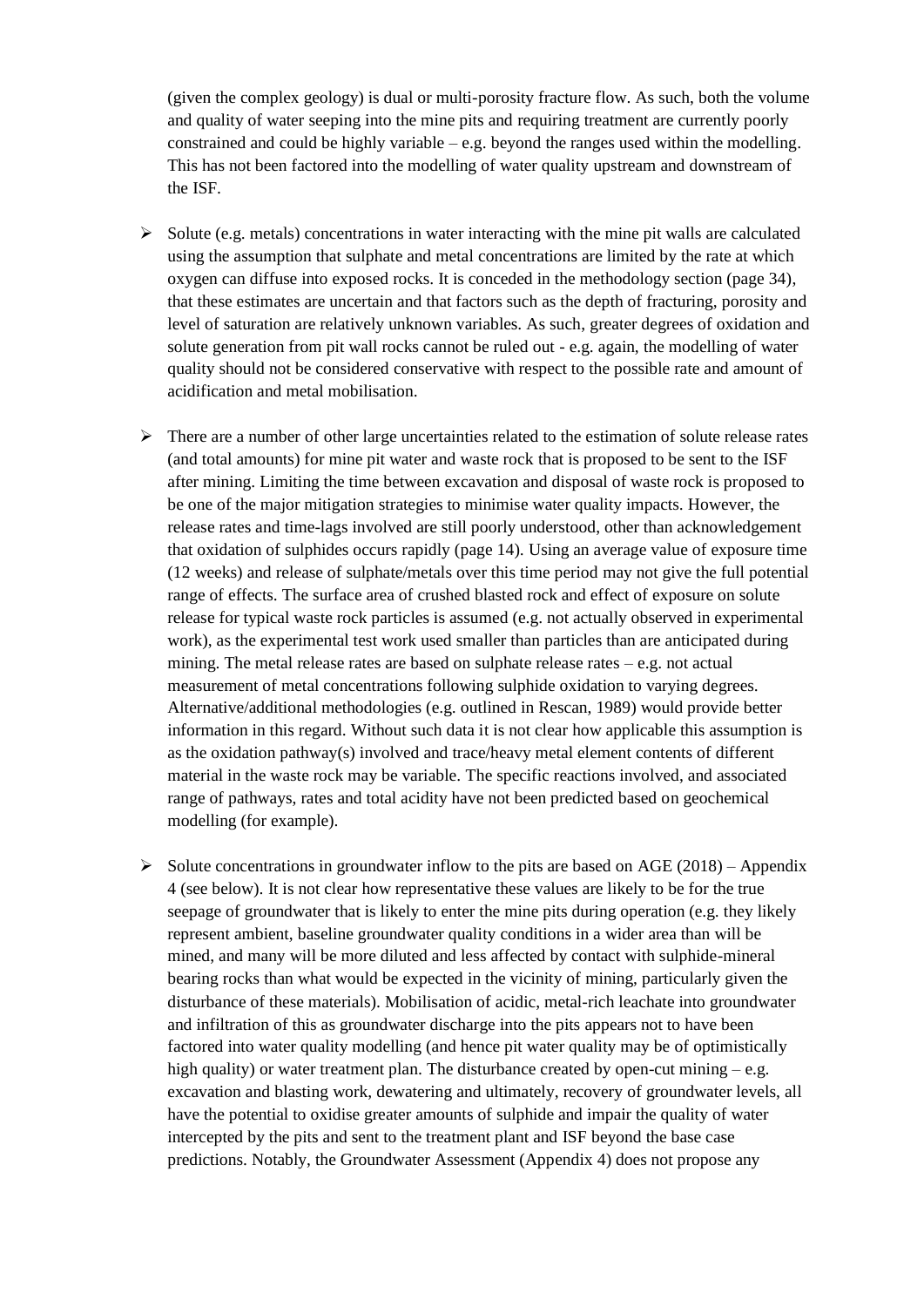monitoring of groundwater quality immediately surrounding the mine pits – instead relying on sampling of seepage/inflow to the pits.

 $\triangleright$  Tailings water quality input into the ISF is estimated based on data from a previous study by EGi (2011), however no detailed justification or analysis of this data is provided. The use of averaged values, without considering and presenting the full possible range of water qualities is again likely to preclude assessment of the full possible range of water quality impacts.

### *3.1.2 Results*

The modelling results indicate significant exceedance of ANZECC 95% freshwater ecosystem protection guidelines, due to the anticipated high metal concentrations within and downstream of the ISF. This is particularly pronounced if untreated open-pit water is discharged into the ISF (Figs 5-1 to 5-4), but it is also true under the modelled scenario involving treatment of mine pit water prior to discharge to the ISF (Fig 5.8 to 5.10).

Dissolved copper concentrations in the Freida River are predicted to exceed ANZECC freshwater ecosystem 95% protection guidelines by 7 to 8 times, even with the pit water treatment plan implemented (although details of this treatment plan are not extensive in the reporting). Other constituents such as aluminium, cadmium, zinc and chromium also exceed these guideline values to varying degrees, depending on the level of flow, and implementation (or not) of the treatment plan (section 5).

TSS values are also expected to be highly variable, and particularly in the early stages of mining will be at times highly elevated (notwithstanding relatively high background TSS levels in Freida River at present). Total metal concentrations (e.g. Al, Fe, Cu) may become significantly elevated in conjunction with elevated TSS events. At present there is limited basis to predict and understand these relationships.

Notably, the range of predicted impacts does not consider the many uncertainties and assumptions outlined in the previous section, and therefore does not capture the full possible range of water quality impacts. Under certain situations, which are plausible  $-$  e.g. greater than anticipated oxidation of waste rock in the ISF, poorer quality and/or greater quantity of mine pit inflow than anticipated, more extreme climatic conditions – significantly poorer water quality could be expected in the Frieda River catchment than is presented in the results.

All of the predicted impacts also assume standard operating conditions, assuming no infrastructure failure throughout the life of the mine. Given the extremely high rainfall/runoff characteristics of the site, the risk of seismicity and the (unknown) potential for mixing/overturn events in the ISF, there is considerable risk that standard operation may be impaired at some stage(s) during the project, leading to water quality outcomes that are significantly worse than the predicted range of impacts presented.

#### *3.1.3 Further issues*

Elevated background levels of aluminium (up to  $32 \text{ mg/L}$ ) and copper (up to  $0.17 \text{ mg/L}$ ) were observed at the Freida Base Camp monitoring site (Table 2-3), as reported in the baseline data. The possible reasons for these elevated values are not discussed in the report. The data indicate that existing water quality may be impacted by anthropogenic disturbance, for example, during mining exploration activities at the site. In Appendix 4 (Groundwater Assessment) it is stated that there are exploration bores that have been drilled at the site which are artesian, and discharging groundwater freely at the surface. The influence of these and/or other pre-existing disturbances which have led to water quality impacts should be carefully analysed and discussed in the report. Such analysis could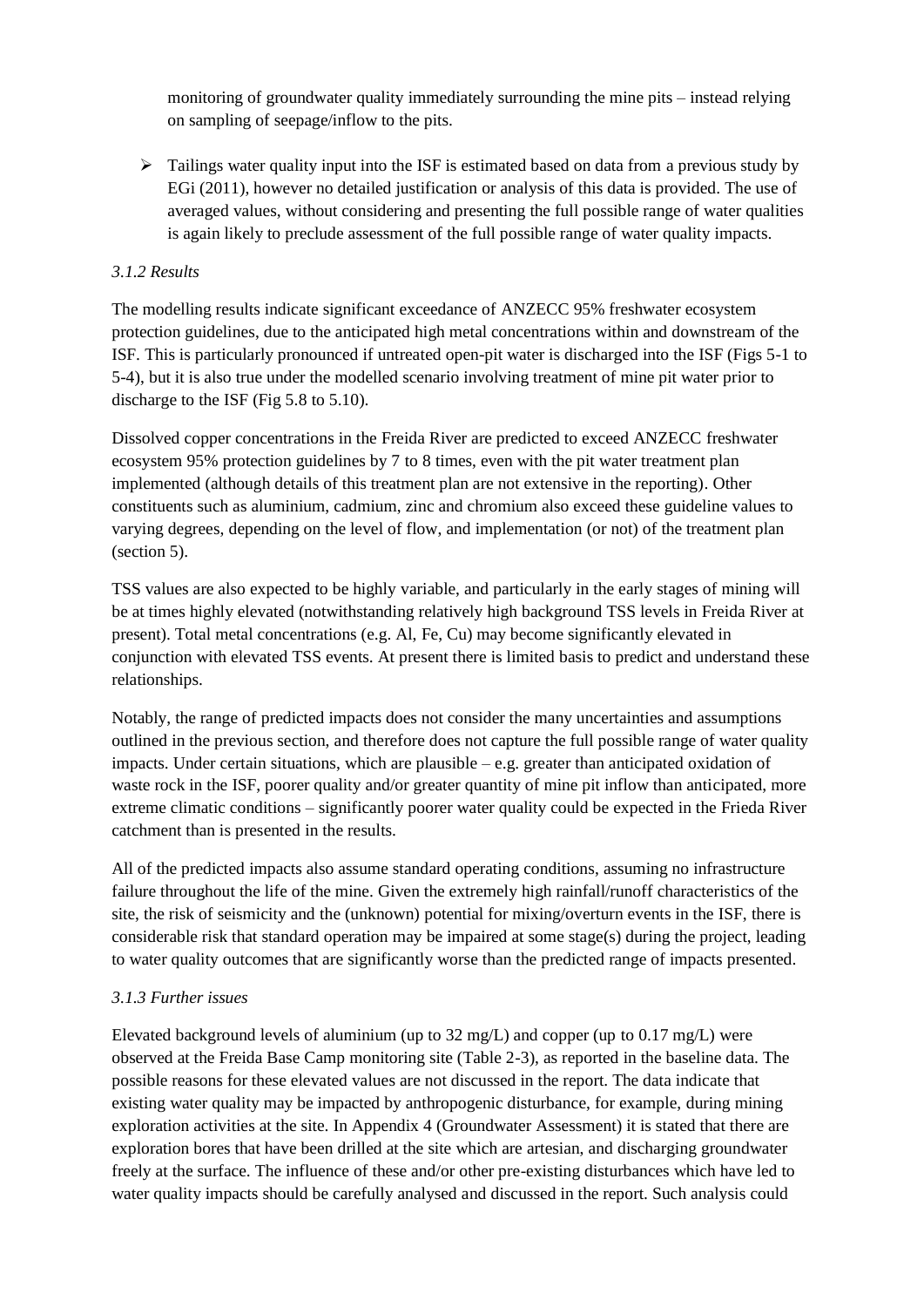give an indication of expected water quality changes occurring during early-stage construction of infrastructure at the site - this data may for example indicate that mobilisation of metals during mining construction works is probable in the short-term, requiring additional runoff control and other management measures in the early stages of mining beyond those currently planned.

It does not appear that any detailed analysis or investigation of the relevant geochemical reactions occurring during oxidation of sulphides and other constituents (e.g. iron) in the waste rock or tailings material has been done, for example through geochemical modelling (PHREEQ) and/or the use of mineral-aqueous phase redox stability diagrams for key species (Appelo and Postma, 2005). The potential range of reaction pathways occurring during oxidation of sulphides can be complicated and vary due to a range of factors including redox, temperature and pH conditions, presence and abundance of particular mineral phases involved in the reaction sequence, and competing reactions. Given the significance of the sulphide oxidation process in controlling water quality, such analysis should be conducted to improve understanding of the likely timing, rates and extent of oxidation, acid generation and metal mobilisation in the system.

### **3.2 Groundwater assessment (Completed by AGE – Appendix 4)**

A groundwater assessment is included as Appendix 4 of the EIS. This assessment is predominantly focussed on groundwater quantity impacts, such as the effects of the proposed mine on groundwater levels and baseflow to streams in the area. However, the assessment also has important water quality implications (see above), as both baseline groundwater data and groundwater modelling outputs are used in the site water balance and load balance modelling in Appendix 6 (discussed above).

Major impacts associated with mining that relate to groundwater include:

- $\triangleright$  Drawdown (reduction in groundwater levels) occurring during and after mining this is expected to influence an area of 5 to 6km away from the mine pits.
- $\triangleright$  Loss of baseflow (groundwater discharge) into streams, leading to ecological impacts e.g., streams in the area are expected to experience losses in baseflow ranging from negligible change to 100% of current baseflow (e.g. in Ekwai Creek) which may impact aquatic ecosystems.
- $\triangleright$  Inflow of groundwater to the mine pits, which will require careful management in order to prevent issues with slope stability and pit water quality management; approximately 10 to 30 ML/day of water is expected to flow into the pits during operations.
- $\triangleright$  Loading effects resulting from the damming/filling of the ISF, which will lead to rising groundwater elevations and hydraulic gradients away from the dam, and result in potential stability issues and/or leakage and sub-surface transport of contaminated water from the storage facility into the surrounding region. Some of this water may ultimately discharge to streams and/or elsewhere at the surface (e.g. as seeps). This has received minimal attention or consideration in the groundwater and water quality assessments.
- $\triangleright$  Groundwater contamination. The groundwater assessment contains minimal analysis and discussion of groundwater contamination risk due to the project, however, this is likely to be a significant consequence of mining, as is common in copper and gold mines worldwide (e.g. Gestring and Hadder, 2017). The assessment includes baseline groundwater quality data but no analysis of likely changes to groundwater quality arising during the project. The risk of enhanced sulphide oxidation, leading to release of metals and acidity into groundwater during de-watering and/or recovery of water levels has not been explored in detail in the assessment (for example, through hydrogeochemical modelling). This issue is of significance, irrespective of whether groundwater is currently used be people and/or ecosystems in the area, as contamination of groundwater is likely to have flow-on effects for mine-pit water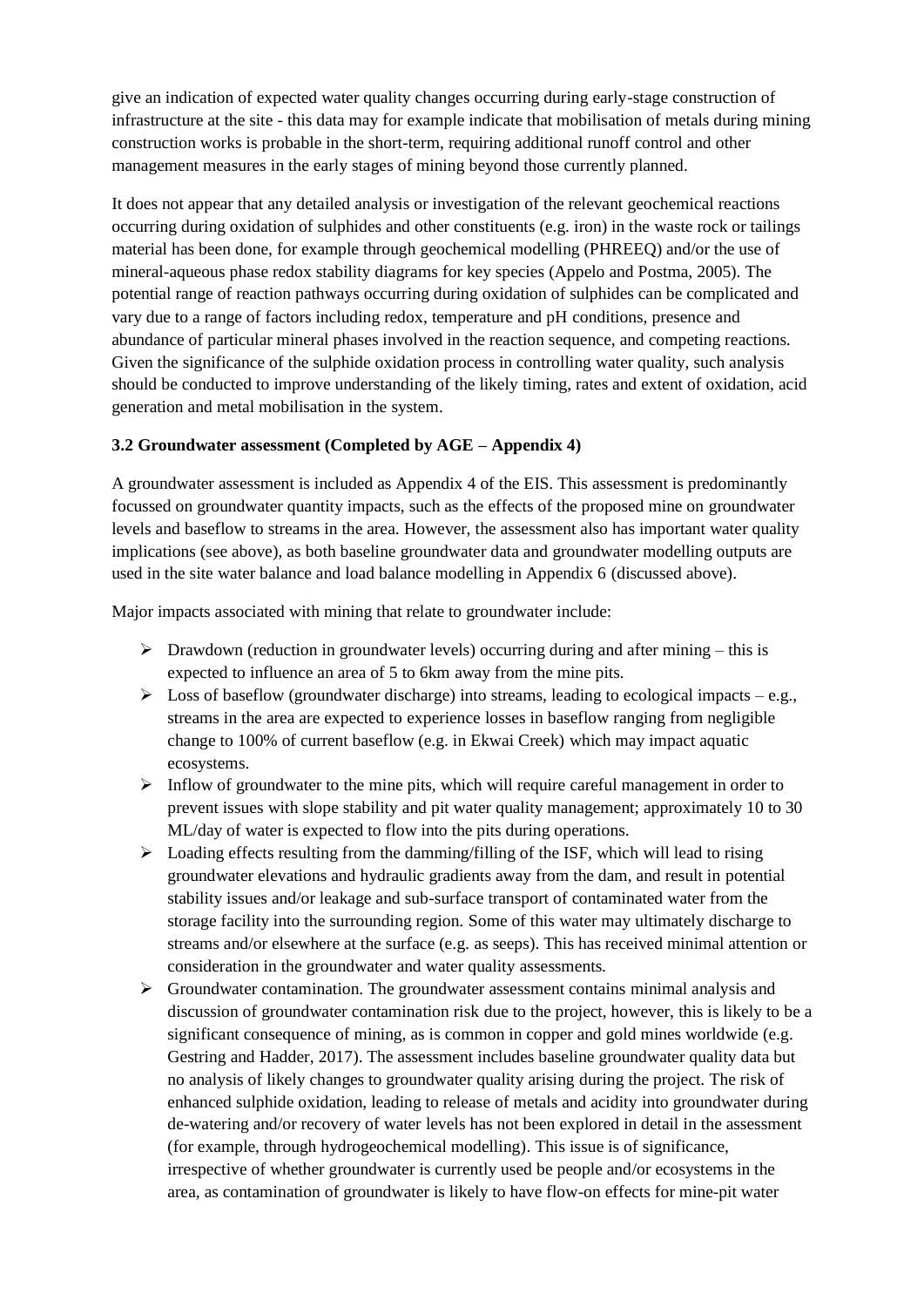quality (see above) and possibly surface water, due to discharge of groundwater to streams. Due to the lack of analysis of likely changes to groundwater quality caused by mining and during post-mining recovery, these issues are currently poorly understood.

# *3.2.1 Methodology*

Most of the assessment of the groundwater-related issues described above is based on baseline groundwater level and quality monitoring and a numerical groundwater flow model, which has been used to simulate the drawdown and water budget impacts of the project during and after mine development. The model has been developed using a range of site-specific field data (e.g. analysis of drill cores and groundwater level monitoring carried out at the site over recent years), and the modelling code MODFLOW-USG – an industry standard code used for groundwater flow modelling problems.

It should be acknowledged that all the groundwater impacts discussed in this section of the EIS suffer from a significant level of uncertainty, due to:

- a) the highly heterogeneous nature of the geological material  $-e.g.$  heavily deformed and metamorphosed rocks, with significant development of fractures and geological faults, and;
- b) the fact that the mine is a 'greenfield' site, with no existing experience of mine related drawdown, inflows or water level recovery, anywhere near the magnitudes expected.

As a result of these and other factors (discussed below), the predicted impacts of the project on groundwater, and related issues (e.g. surface water quality) should be viewed with caution and a degree of scepticism at this stage. Unfortunately, there is no formal uncertainty analysis reported in conjunction with the groundwater modelling to better inform an understanding of the degree of uncertainty that is associated with the model's major predictions. Such analysis has become standard practice in the mining industry – e.g. the Australian Groundwater Modelling Guidelines include a formal uncertainty analysis as part and parcel of the groundwater modelling process (Barnett et al., 2012).

Specific issues affecting the current level of confidence with which the groundwater impacts described above can be determined are further discussed below:

## *3.2.1.1 Drawdown and Post-mining water level recovery*

Predictions of the amount of groundwater drawdown caused by mining (see Fig 6.1 and 6.2) are informed by the numerical modelling, which is in turn informed by water level monitoring and hydraulic parameter data collected from the site (e.g. packer and falling head tests to estimate hydraulic conductivity). There is a reasonable coverage of baseline groundwater level data from monitoring bores and vibrating wire piezometers at the site (e.g. Fig 4.1, Fig 4.9), although this is biased towards the deeper aquifer(s), with more limited data regarding hydraulic properties and water levels in the shallow regolith and alluvial/colluvial material. This means the estimates of changes to groundwater levels and flow in shallow groundwater, and by extension baseflow in streams, are less well constrained by existing monitoring data than the response in the deeper units.

The predictions of drawdown in any groundwater model are highly dependent on the hydraulic parameters adopted in the modelling, particularly hydraulic conductivity (K) and storage coefficients (Ss, Sy). While Fig. 4.9 shows that there is a reasonable amount of data to inform appropriate hydraulic conductivity values for the major rock units at the site, it is also acknowledged (e.g. p. 22) that most of the rock material is highly fractured and heterogeneous, and the K values are not representative of dual or multi-porosity flow (e.g., via fractures) which is likely to be the dominant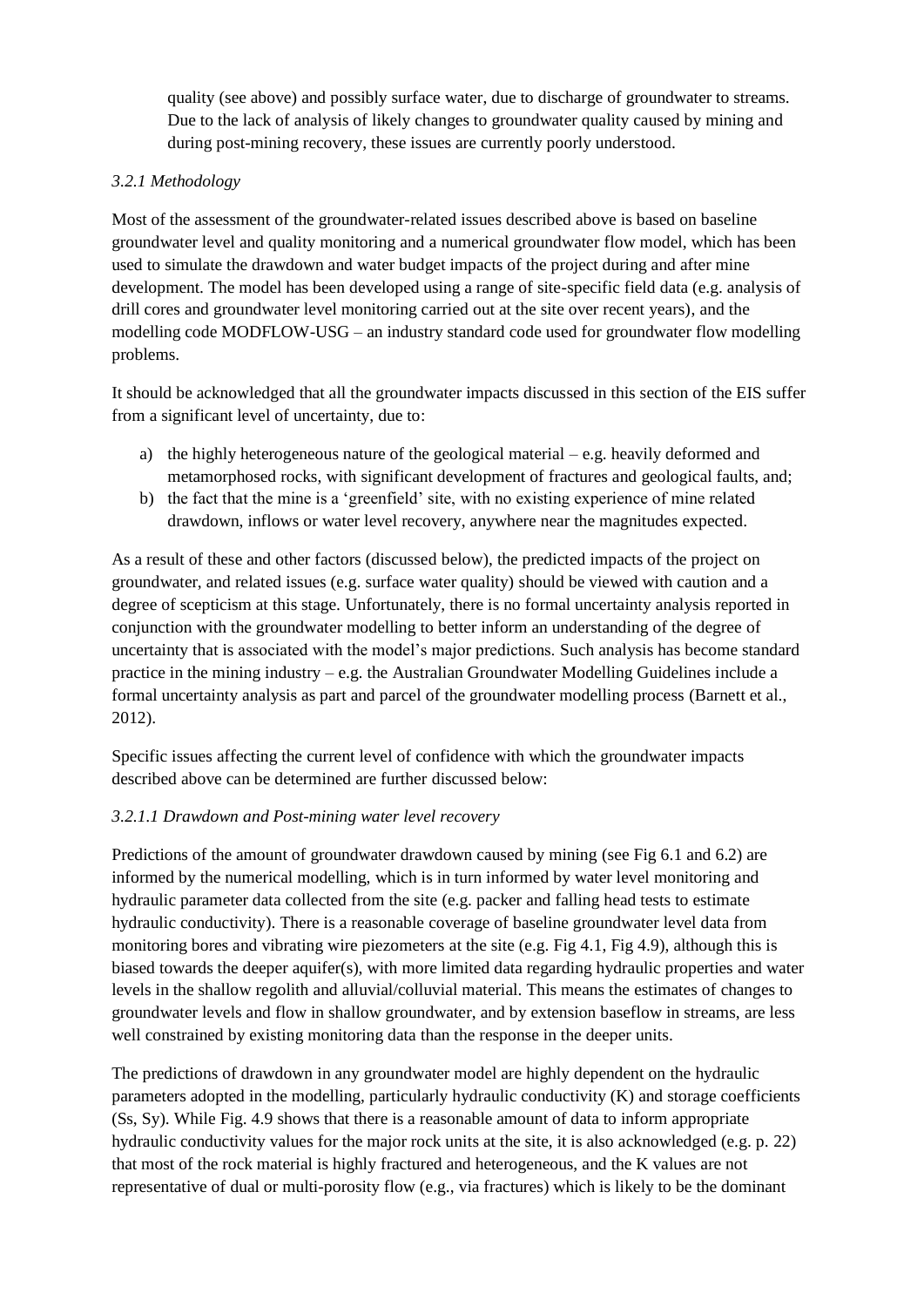flow regime in the area. Importantly, the modelling code used  $-$  MODFLOW  $-$  is suited to singleporosity, constant parameter 'matrix' flow (e.g. porous media as opposed to fractured rock) and is not well adapted to modelling fracture flow processes. This creates a high level of uncertainty in the predictions of drawdown, particularly at the local scale. Alternative codes (such as HydroGeoSphere – Therrien) are available to simulate multi-porosity flow, although modelling is not always the most appropriate approach – often in such settings it is more valuable to increase the amount of site-based observation data to compensate for the generally high level of uncertainty in predicting groundwater flow in fractured rock environments.

No field data to inform estimates of storage coefficients (e.g. specific storage) are available (p. 24). Storage coefficients are key to controlling the relationship between extraction (or injection) of groundwater, and the rate at which drawdown or recovery of water levels occurs. It is noted in section 4.2.3 that many of the points where groundwater levels have been monitored over time show significant temporal variability (e.g. significant water level changes over time). At this stage, it is not well understood whether such changes reflect variability in groundwater recharge, or pressure loading effects (e.g. p. 21). The predictions of drawdown and recovery of groundwater levels during mine operation and closure must be seen in the context of this parameter and conceptual uncertainty with respect to transient responses.

As a result of these issues, the estimates of the extent and rate of drawdown and recovery occurring during and after mining should be viewed as preliminary guidance and the actual case may depart from predicted values significantly. The statement on page 38 that the model calibration and RMS value obtained (5.2%) provide 'confidence in the ability of the model to be fit-for-purpose for the impact assessment' is potentially misleading in this context. As is well recognised in the groundwater modelling community, a well-calibrated model does not in itself indicate confidence in the model's predictions (Rojas et al., 2008; Hunt et al., 2019). This is particularly true where there are multiple poorly constrained parameters - as is the case for this particular model - which may compensate for one another in order to achieve a high level of calibration fit. The lack of any formal uncertainty analysis in the groundwater model again means that it is not possible to properly assess or understand the level of certainty in the model predictions or wider range of possible outcome arising due to the project. In this sense, similar to the modelling of water quality effects, the EIS is not a conservative representation of potential impacts.

#### *3.2.1.2 Changes to baseflow in streams*

Predictions of the reduction in baseflow (groundwater flow to streams) occurring due to mining are also made based on the numerical groundwater model. Because the baseline groundwater level data in the shallow material is relatively sparse compared to deeper aquifers (see above) and there is limited monitoring of groundwater levels adjacent to streams, these estimates should also be seen in the context of significant potential uncertainty. The use of baseflow recession or other stream-hydrograph methods for estimating current baseline quantities in the stream network are of limited value (as discussed in section 4.6.1), due to the very persistent high rainfall at the site. The usefulness of these estimates as calibration targets in the groundwater modelling (e.g. p. 33) should thus also be viewed with caution/scepticism.

The above issues mean that the estimates of baseflow changes occurring during mining are not well constrained. Notwithstanding, the modelling indicates the potential for significant baseflow reductions during mining – particularly in the Nena River and Ekwai Creek (e.g., Figure 6.4). It is unclear what level of ecological impact the disturbance of flow regimes caused by these changes might occur.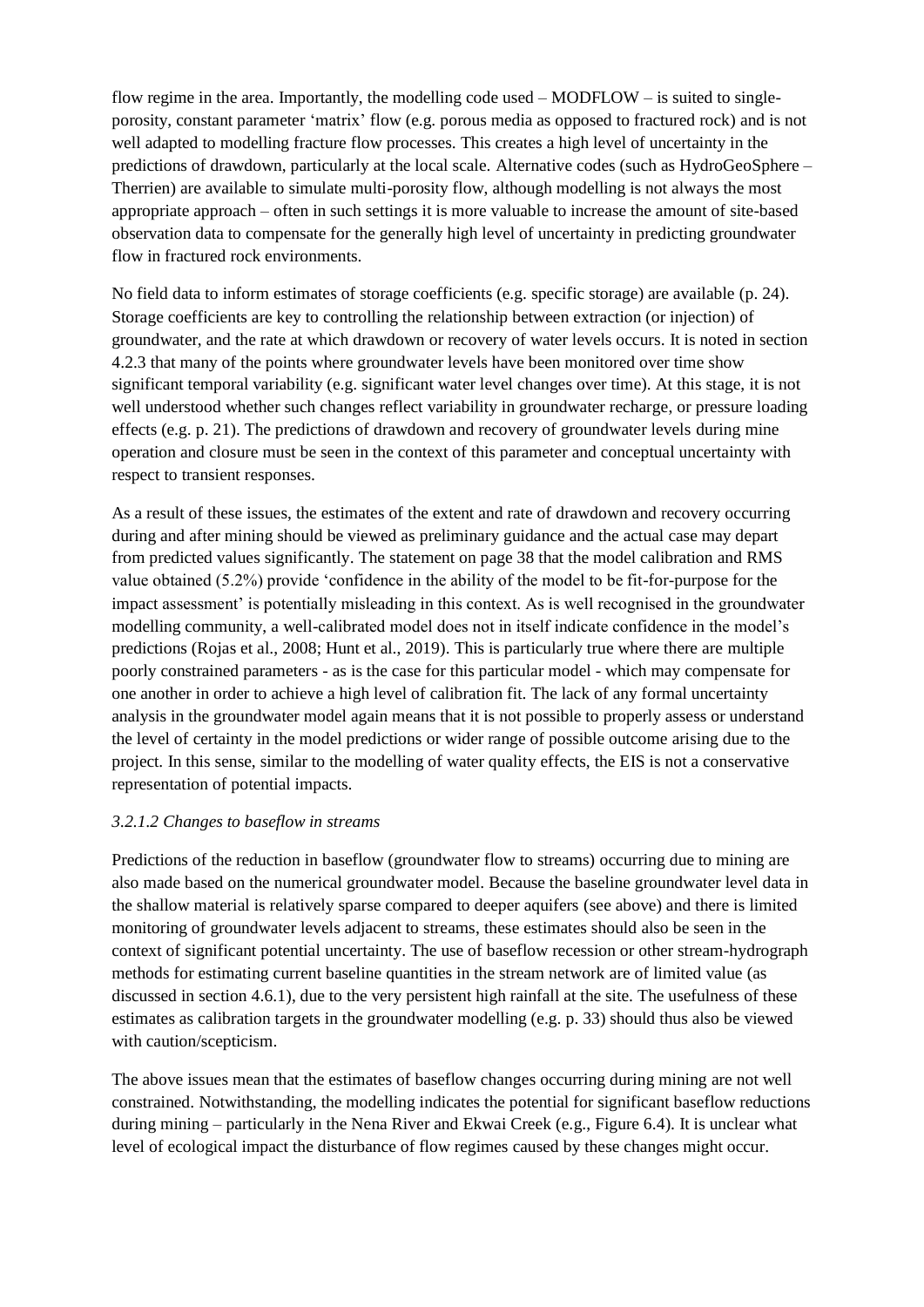# *3.2.1.3 Pit inflows/seepage*

Seepage of groundwater into the mine pits is a common issue during open-cut mining which requires careful management, to prevent issues with pit-wall stability and water quality. The model predicts approximately 28 ML/day of water seeping into the mine pits (a combined total across the three pits) at peak operating conditions (Fig 6.3). This seepage will require ongoing treatment and management, in order to allow the progression of mining. Pit inflows will be managed according to the protocols outlined in the site load balance assessment (appendix 6b), which include treatment and discharge to the ISF.

The issue of a high degree of fracturing and deformation of the rocks that will be intersected by mining, and the impact of this on seepage of water into the pits has not been carefully analysed, considered or discussed. The pit seepage estimates simulated in the model and presented in Section 6.2 are based on matrix flow as opposed to fractured rock flow (which is likely to be the dominant flow mechanism), and uniform porosity/hydraulic parameters within a given layer, contrary to the rock material encountered at most of the site (which is heavily fractured). Seepage of water to the pits is likely to be highly heterogeneous and follow preferential pathways such as fractures. Intersection of fractures that provide preferential flow during mining may lead to sudden and rapid inflows of water at specific points in the mine walls, that are well above those considered typical or average rates, based on the modelling.

No field studies or verification/calibration datasets for seepage inflows in any excavated areas are currently available with which to assist model development and calibration for the purpose of inflows predictions. As such, the model is not well equipped to provide accurate estimates of pit seepage, and the estimates presented may be misleading. This has significant flow-on implications for other parts of the site water and load balance modelling  $-e.g.$  estimation of pit water volumes and mine water quality requiring treatment prior to discharge to the ISF. The pit inflows estimates have been used to calculate the total loads of acidity, sulphate and metals (e.g. copper) being discharged into the ISF (Appendix 6), which will in turn control the down-stream concentrations of copper and other heavy metals in the Frieda River. It is plausible that much higher pit inflows may be experienced, and this could increase the copper and other heavy metal loads discharged from the ISF beyond those predicted in Appendix 6b – however at present this is highly uncertain.

## *3.2.1.4 Mounding of groundwater*

The issue of mounding of groundwater (rising water levels in response to surface loading) beneath and surrounding the ISF is mentioned on page 39 of the report, although no in-depth analysis of this issue has been undertaken. It is predicted, based on the numerical modelling, that the filling of the artificial ISF lake will result in groundwater levels increasing up to 150m higher than the surface elevation of the Frieda river. This will potentially lead to:

- a) geotechnical issues (e.g. ground and slope stability challenges)
- b) potential pathway(s) for groundwater contamination  $-e.g.$  via seepage of water from the base or sides of the ISF into the surrounding areas - possibly emerging as discharge of contaminated groundwater to surface water.

Due to the regional scale of the modelling and lack of certainty regarding hydraulic parameters, flow pathways, groundwater quality and other baseline groundwater data surrounding the ISF, it is currently unclear what level of risk groundwater mounding at the site presents. This would require significant further investigation and modelling work (e.g. hydrogeochemical modelling – see Appelo and Postma, 2005). Results of particle tracking simulations, to explore the potential transport of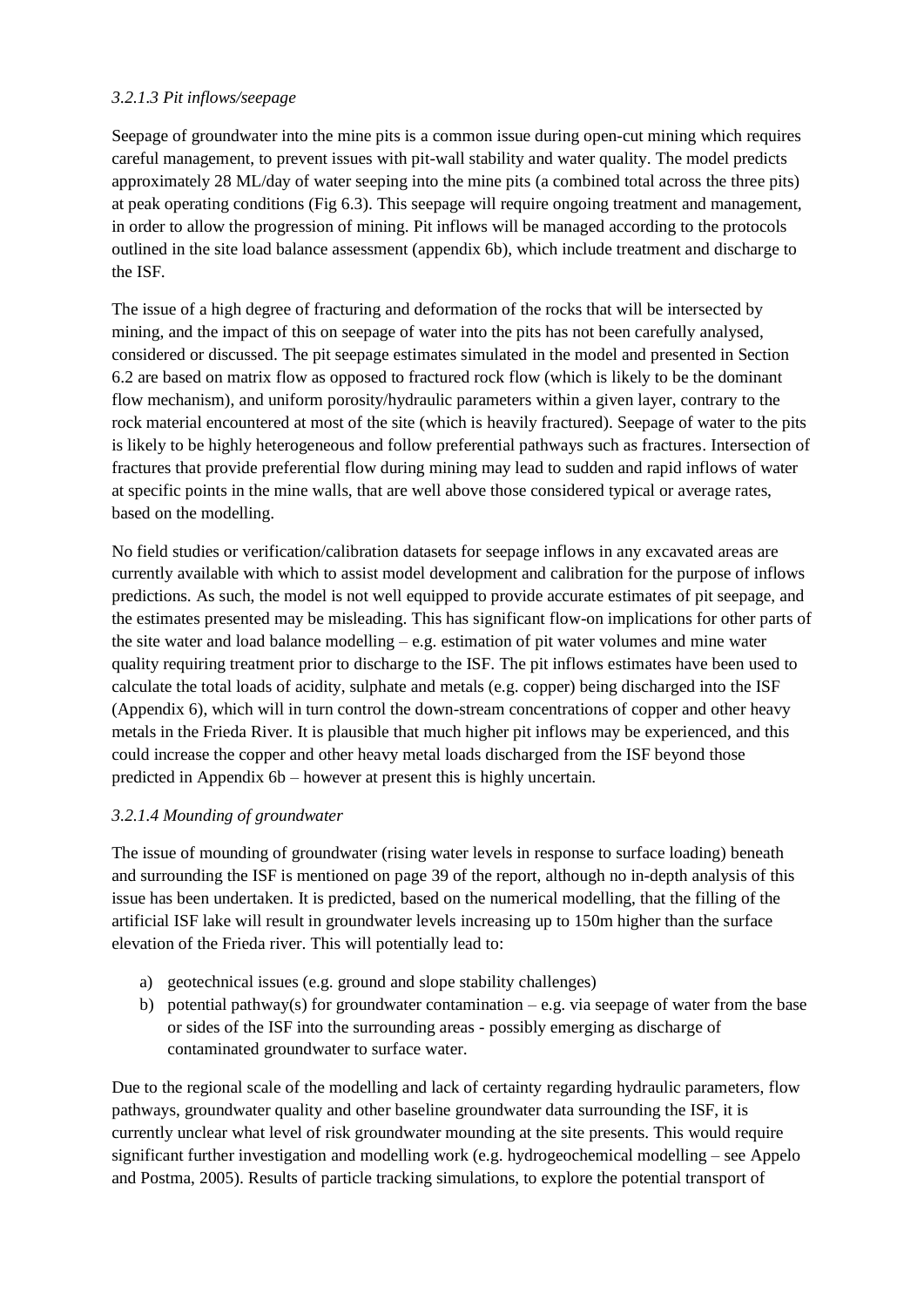groundwater from the ISF to surrounding areas are shown in Fig 6.6. These results indicate likely flow of water from the ISF towards the Frieda River occurring in the long term (on a 2000-year timescale), which would presumably increase contaminant loads in the river as groundwater discharges into it. Again, the timescale and pathways for potentially contaminated groundwater migrating from the ISF to downstream receptors via such pathways should be considered highly uncertain, given the issues discussed above (e.g. inappropriateness of the modelling code for simulating fracture flow, high level of parameter and conceptual uncertainty).

### *3.2.1.5 Groundwater quality*

Analysis of baseline hydrochemical data (section 4.4) indicates that groundwater is generally relatively fresh, and the hydrochemical composition is controlled by:

- a) dissolution of anhydrite or gypsum (leading to Ca-SO4 type water) and
- b) some local oxidation of sulphide minerals in the rock, resulting in low pH and significantly elevated SO<sup>4</sup> concentrations (Fig 4.15).

The baseline groundwater quality data in section 4.4 include a relatively sparse number of groundwater quality data points (given the size of the project area) – see Fig 4.13 and 4.15, and not all analytes that should be considered (in terms of assessing potential water quality threats) have been analysed. For example, there are no data regarding the oxidation state of the groundwater  $-e.g.$  field Eh/ORP measurements, measurement of dissolved gases (e.g. hydrogen sulfide) or dissolved organic carbon concentrations. Given the oxidation of sulphides is the key process that will control ground and surface water quality evolution at the site, these parameters should have been included in the baseline data and should be part of any future ongoing monitoring program. Collection of redox potential data (e.g. Eh/ORP) would allow for the plotting of redox stability diagrams and/or geochemical modelling, to examine the most likely state(s) for key mineral phases and ion complexes under different aqueous conditions. Such information is required to properly characterise likely groundwater and surface water quality evolution in response to mining (see above).

Drawdown of groundwater associated with mining is likely to result in significant additional oxidation of sulphide-bearing minerals in the rock, which will likely lead to increased acidification and release of metals into the groundwater. Depending on the pathway(s) by which groundwater moves during and following mining activity, this could lead to additional acidification and contamination of surface waterways (e.g. those which receive groundwater discharge/baseflow), as well as impairment of the groundwater quality itself (creating additional challenges managing the mine pit water quality). Little to no discussion or analysis of this risk is provided in the groundwater assessment or site load balance report, and it does not appear to have been factored into the modelling of surface water quality in the site load balance report (Appendix 6b). Geochemical modelling to explore likely changes to groundwater quality resulting during de-watering and recovery, and associated sulphide oxidation should be included in the analysis of groundwater impacts from the project to better inform assessment of these risks.

In general, there is limited integration of the findings of the two studies (site load balance and groundwater assessment) to inform a proper groundwater contamination risk assessment or analysis of ground-surface water interaction and the resulting water quality effects. As discussed in section 7 of Appendix 4 (Groundwater assessment), there is currently no proposal to monitor groundwater quality immediately surrounding the proposed open-pit mines; water quality will only be monitored as seepage/pit inflows once discharged into the pit. Monitoring groundwater quality (and levels) immediately surrounding the pits is a key mechanism to better characterise and understand water quality evolution and assess and mitigate water quality risks during the progression of the project.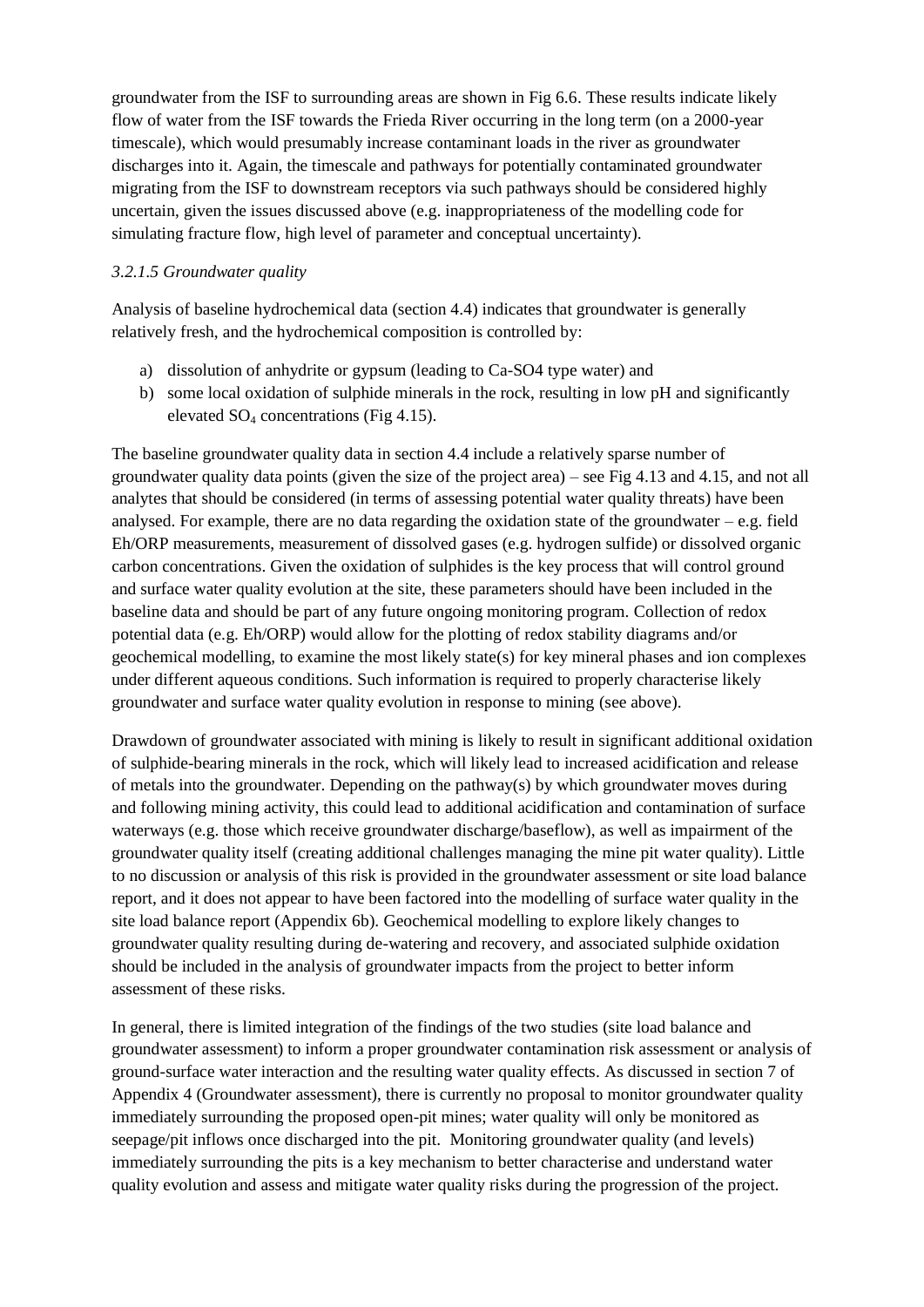Collection and analysis of such data would allow for a much more data-driven and risk-driven approach to water quality issues  $-e.g.$  if rapid changes in groundwater quality can be detected prior to this water discharging to the mine pits, it can be more pro-actively managed and treated to prevent downstream water quality impacts. Monitoring around the edge of the pits will also give a clearer indication of the evolution of water quality (and levels) during the recovery phase of the project (e.g. after mining), allowing for more pro-active assessment of likely down-gradient water quality impacts (e.g. movement of contaminated groundwater towards streams).

# **4. General comments on report quality**

- $\triangleright$  Figures are generally of poor quality/resolution throughout the EIS. The maps in Appendix 6b showing the details of site layout (Figs 2-1  $\&$  2-2) and mine development plan (Figs 3.3-3.5) are of such poor quality that the labels and legend can't be read, precluding a close analysis of site features, some of which are relevant to the assessment of potential water quality/quantity impacts.
- Integration of results between the different reports is limited e.g. there is no proper consideration of the likely effect of mining on groundwater quality, and integration of such information into the water quality modelling and management plans. Consideration of the water quality implications of ground-surface water interaction is minimal, as is consideration of water quality changes and challenges related to groundwater recovery in the post-mining period.
- $\triangleright$  There is a lack of formal analysis of uncertainty in the groundwater modelling predictions and water quality modelling results (although in the case of the latter, a probabilistic method is used, providing some limited indication of uncertainty), and a lack of consideration of how uncertainties in the groundwater modelling (which are likely to be very significant) propagate as additional uncertainty in the water balance/water quality modelling used to predict impacts on surface water bodies in the region.
- $\triangleright$  In general, there is a lack of consideration or modelling of potentially rare but extreme magnitude climatic or seismic events, which could cause catastrophic water quality/quantity impacts. While these impacts are acknowledged in Chapter 11 of the EIS, there is little to no consideration or prediction related to these integrated into the groundwater assessment and site load balance predictions. Such events may be of far greater importance from the ecological and human health and safety perspective than the ongoing, base-case operational scenarios and thus should be a far greater focus in the analysis of impacts and threats from the project.

## **5. References**

Appelo, C.A.J., Postma, D. 2005. *Geochemistry, groundwater and pollution* (2<sup>nd</sup> Ed.) CRC Press. 649pp.

Baldwin, S.L., Fitzgerald, P.G., Webb, L.E. 2012. Tectonics of the New Guinea Region. *Annual Reviews in Earth and Planetary Sciences* 40: 495-520.

Barnett, B. et al., 2012. Australian groundwater modelling guidelines. Waterlines Report No. 82, June 2012.

Gestring, B., Hadder, J. 2017. U.S. Gold Mines Spills & Failures Report. Report for Earthworks Action, 64pp.